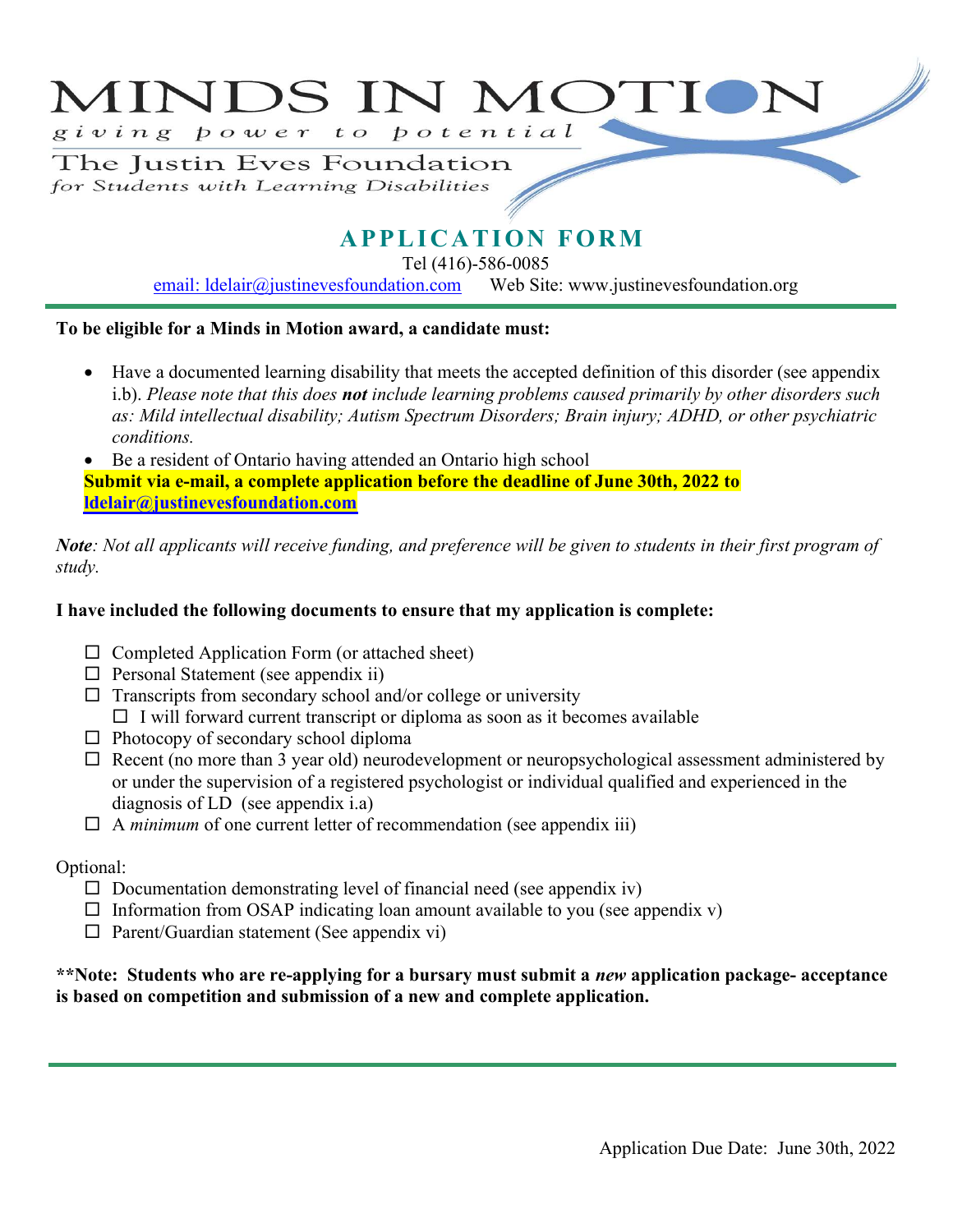#### PLEASE PRINT CLEARLY IN INK

|                                                                                                                                                  | FIRST NAME: LAST NAME: LAST NAME:   |
|--------------------------------------------------------------------------------------------------------------------------------------------------|-------------------------------------|
|                                                                                                                                                  |                                     |
|                                                                                                                                                  | PROVINCE: POSTAL CODE: POSTAL CODE: |
|                                                                                                                                                  | PHONE: FAX: FAX:                    |
|                                                                                                                                                  |                                     |
| If you require more space to complete these questions, please attach a separate sheet.<br>1. How did you learn about the Justin Eves Foundation? |                                     |
|                                                                                                                                                  |                                     |
| 2. What is the nature of your learning disability?                                                                                               |                                     |
|                                                                                                                                                  |                                     |
| What programs or strategies have you participated in to overcome your learning disability? How have these<br>3.<br>helped you?                   |                                     |
|                                                                                                                                                  |                                     |
| 4. Provide the name of the High School you graduated/will graduate from and your average upon graduation?                                        |                                     |
| Did you participate in any extracurricular activities? If so what were they?<br>5.                                                               |                                     |
|                                                                                                                                                  |                                     |
| What college or university will / do you attend? If attending college or university, what is your average this<br>6.<br>term?                    |                                     |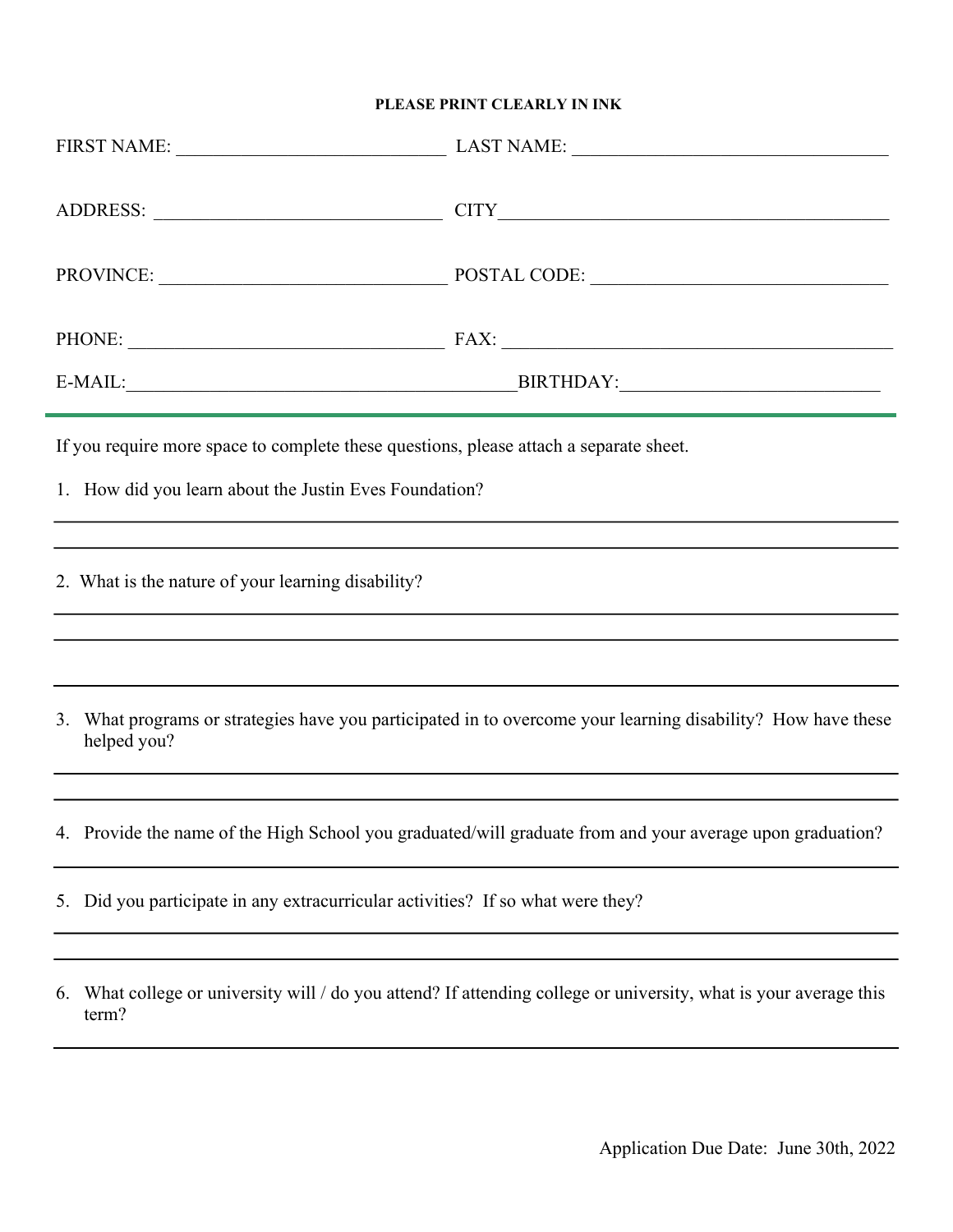| 7. What program will you pursue/ are you pursuing at college or university?                                                                                                                                                                                       |  |
|-------------------------------------------------------------------------------------------------------------------------------------------------------------------------------------------------------------------------------------------------------------------|--|
| 8. What career would you like to pursue? What are your plans after college or university?                                                                                                                                                                         |  |
|                                                                                                                                                                                                                                                                   |  |
| 9. What are your talents, interests or hobbies?                                                                                                                                                                                                                   |  |
|                                                                                                                                                                                                                                                                   |  |
| 10. Are you involved in any community work? If so, please describe.                                                                                                                                                                                               |  |
|                                                                                                                                                                                                                                                                   |  |
| $\checkmark$ How much is your tuition for the coming academic year? \$                                                                                                                                                                                            |  |
| Are you eligible for OSAP? YES $\Box$ NO $\Box$<br>Please note that typical bursary amounts are \$2000 for College programs and \$3000 for University<br>programs. There is also the potential for a Friends scholarship for exceptional applicants in the amount |  |
| of \$5000.<br>Do you consent to the Foundation using your name for promotional purposes if a bursary or scholarship                                                                                                                                               |  |
| (Please see note in appendix if concerned)<br>NO<br>is awarded to you?<br><b>YES</b>                                                                                                                                                                              |  |
| Are you interested in receiving information about attending our annual Fundraiser in September as a<br>✓<br>volunteer ambassador of the Foundation, and to meet the sponsors?<br><b>YES</b><br>N <sub>O</sub>                                                     |  |
| Are you available to attend the fundraiser in any part (held first Monday after Labour Day in September<br>✓<br>N <sub>O</sub><br><b>YES</b><br>each year).                                                                                                       |  |

\*Please do not include the appendix when submitting your application.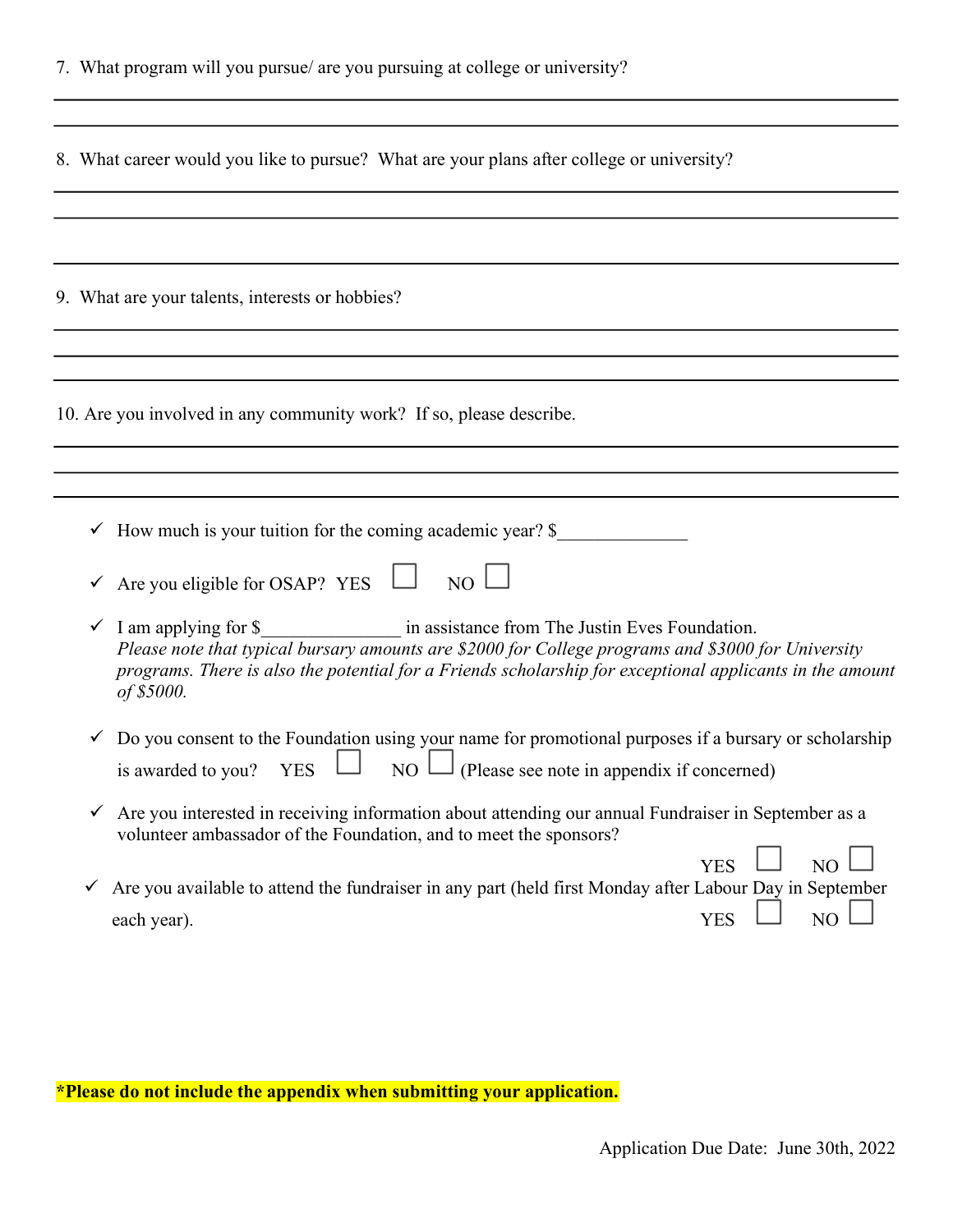#### APPENDIX

- i) a) Documentation of Learning Disability–Assessments should be administered by or under the supervision of a registered psychologist or a clinician qualified and experienced in the diagnosis of LD, and should be no more than 3 years old. Acceptable documents include:
	- a neurodevelopment assessment from a private clinic or school board
	- a psychological (or neuropsychological) assessment from a private clinic or school board
	- The report must demonstrate that all of the following criteria have been met in making the diagnosis of a specific learning disability in order to be considered "comprehensive": (Please show this to your assessment provider if you have questions about the eligibility of your assessment).

b)

- 1. Objective evidence of a consistent history of academic impairment.
- 2. Current academic underachievement (performing at least one standard deviation below average when not provided with academic accommodations or supports) that is unexpected relative to at least average thinking and reasoning skills.
- 3. The academic deficit is related to meaningful and empirically supported impairment in one or more specific psychological process.

4. Evidence that the identified academic deficit causes functional impairment.

5. Evidence that other reasonable causes for the academic impairment have been investigated and ruled out or accounted for. This includes below average intellectual potential, Autism spectrum disorders, ADHD, and psychiatric disorders. (Note: Students with a primary LD and another disorder are still eligible.)

ii) Personal Statement – This is to be a letter of formal application to the Foundation. The Personal Statement should describe you, your achievements and anything you feel is important for the scholarship committee to consider when reviewing your application.

iii) Letter of Recommendation – A minimum of one letter of recommendation, specific to this application, is required from either a secondary school teacher or a college or university professor who has direct teaching experience with the applicant. We prefer a recommendation from a teacher who has had teaching experience with the applicant in the last one or two years of secondary school or a college or university professor who has taught the applicant a full-year course. Please submit no more than three letters of recommendation.

iv) Financial Need – Although The Justin Eves Foundation scholarships are not based on financial need, you are welcome to outline information regarding your financial need. The Grants Committee will consider this information if it is provided. (This is optional).

v) OSAP – If you are not eligible for OSAP, you may want to include a photocopy of correspondence from the OSAP office indicating this. If you are eligible for OSAP you may want to indicate the amount of money available to you from OSAP loans. (This is optional).

vi) Parent/Guardian Statement- Parents or Guardians have an option of including a letter offering any additional insights or information regarding their applicant that they feel is important for the Grants Committee to